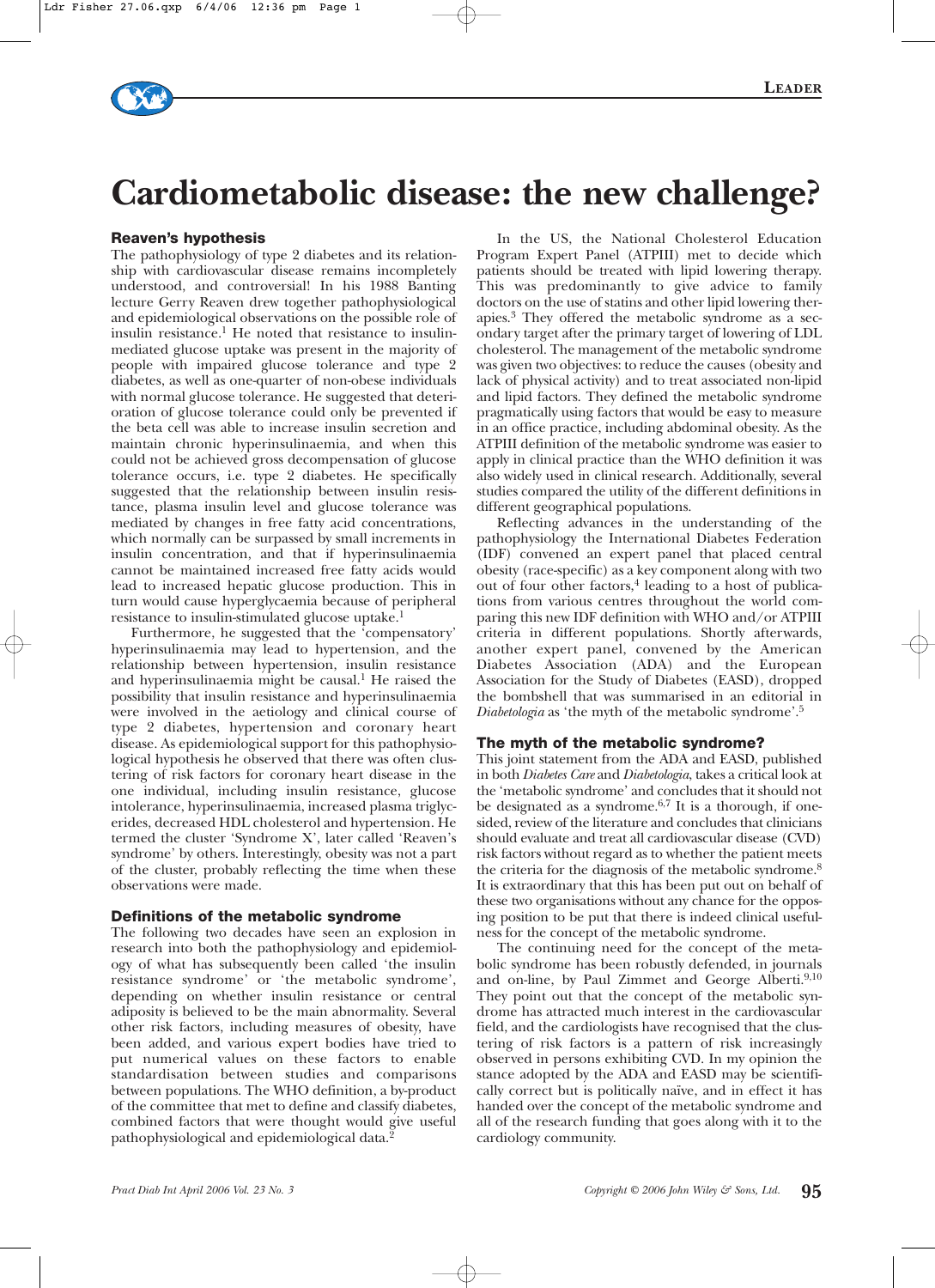

Zimmet and Alberti also comment that the nomenclature has posed a problem, and identify several other terms that have been used to describe the syndrome, including the deadly quartet – dysmetabolic syndrome, hypertriglyceridaemic waist, cardiometabolic syndrome and cardiometabolic risk.9

#### **What is cardiometabolic disease?**

'Cardiometabolic disease' is a term initially used by Pescatello in exercise physiology literature, and is essentially a simplification and modernisation of Reaven's hypothesis.11 She described a clustering of disorders (abdominal adiposity, hypertension, dyslipidaemia, hyperinsulinaemia and glucose intolerance) that together lead to CVD and type 2 diabetes. She observed that there had been a sudden increase in overweight and obesity but only a slight increase in food intake, suggesting that physical activity was more important than calorie intake in causing obesity. She hypothesised that increases in low to moderate physical activity may result in significant health gains, including the prevention of CVD and the prevention of diabetes, without preventing overweight or obesity, and that this might be a more realistic public health target than unrealistic reductions in energy intake. This provocative view of the problem from an exercise physiology perspective may well upset dietitians but will please the food industry!

More recently, the term 'cardiometabolic disease' has been extended to describe the interface between cardiology and diabetes, and to describe pharmacological interventions that would reduce cardiovascular and metabolic endpoints.

#### **What is the ideal cardiometabolic intervention?**

The ideal cardiometabolic intervention would reduce weight and abdominal adiposity, lower LDL cholesterol and triglycerides, increase HDL cholesterol, lower blood pressure, reduce insulin resistance and improve glucose tolerance. The gold standard would be proven reduction of cardiovascular events in a double-blind, placebo controlled trial, proven reduction in the development of diabetes and/or sustained reduction in HbA1c. For maximum applicability it should have no side effects or contraindications.

Of currently available medications metformin has been proven to reduce myocardial infarctions in an open study  $(UKPDS)^{12}$  and to reduce the development of diabetes in a double-blind study  $(DPP)$ ,<sup>13</sup> although the effects were not as prominent as changes in lifestyle, and side effects were common. In STOP-NIDDM, acarbose reduced the development of diabetes<sup>14</sup> and reduced the development of a composite cardiovascular outcome,<sup>15</sup> but again side effects were common and tolerability a problem. Pioglitazone has been shown to reduce cardiovascular outcomes in the PROactive study,16 and to reduce the development of diabetes in the PIPOD study.17 At present, however, its licence is for the treatment of patients with type 2 diabetes, and it is not yet approved for cardiovascular risk reduction or the prevention of diabetes.

#### **How effective should an intervention be?**

Pioglitazone and metformin each reduce HbA1c by around 1%, and drugs that reduce the HbA1c by a lesser amount would generally be deemed ineffective as treatments for type 2 diabetes by the licensing authorities. Pioglitazone has modest effects in reducing systolic and diastolic blood pressure, but would not be considered as a treatment for hypertension. Several new agents have beneficial effects on multiple components of the metabolic syndrome. Rimonabant is a selective CB1 blocker that reduces weight, waist circumference and triglycerides, with increases in HDL cholesterol.18 Data for patients with diabetes were presented at the ADA last year and showed a 0.6% drop in HbA1c in addition to the above beneficial effects. Drug licensing authorities will have a difficult decision to define the exact clinical place for these novel therapies.

#### **Cardiometabolic risk assessment**

A recent sophistication has been the concept of extending routine systematic assessment from cardiovascular risk to cardiometabolic risk, i.e. the risk of developing CVD and/or diabetes. Previous risk assessment tools concentrated on coronary heart disease risk, and more recent risk tools have expanded to include total cardiovascular risk. This is estimated by factoring in the recognised cardiovascular risk factors into a risk engine, e.g. based on the Framingham equation. Yet the risk of developing diabetes is currently estimated in clinical practice using a single estimation – blood glucose. Vasudevan and Ballantyne suggest that the components of the metabolic syndrome could be used to assess the absolute risk for the development of diabetes with a similar equation or risk algorithm, and that this could be used to identify individuals at the highest risk of developing diabetes who might most benefit from expensive lifestyle modification programmes and/or pharmacotherapy.19

#### **Conclusions**

While arguments rage on the existence of the metabolic syndrome, clinicians will continue to treat multiple cardiometabolic risk factors. The extended benefits or disbenefits of the treatment on other aspects of risk will be considered when making treatment choices, e.g. beta blockers will be less used for the treatment of hypertension because of the increased risk of developing diabetes. Lifestyle changes and new drugs will have a role in improving multiple cardiometabolic risk factors.

**Dr Miles Fisher,** MD, FRCP, Diabetes Centre, Glasgow Royal Infirmary, Glasgow, Scotland

#### **References**

- 1. Reaven GM. Role of insulin resistance in human disease. *Diabetes* 1988; **37:** 1595–1607.
- 2. Alberti K, Zimmet P. Definition, diagnosis and classification of diabetes mellitus and its complications. Part 1: diagnosis and classification of diabetes mellitus provisional report of a WHO consultation. *Diabetic Med* 1998; **15:** 539–553.
- 3. Expert Panel on Detection, Evaluation, and Treatment of High Blood Cholesterol in Adults. Executive summary of